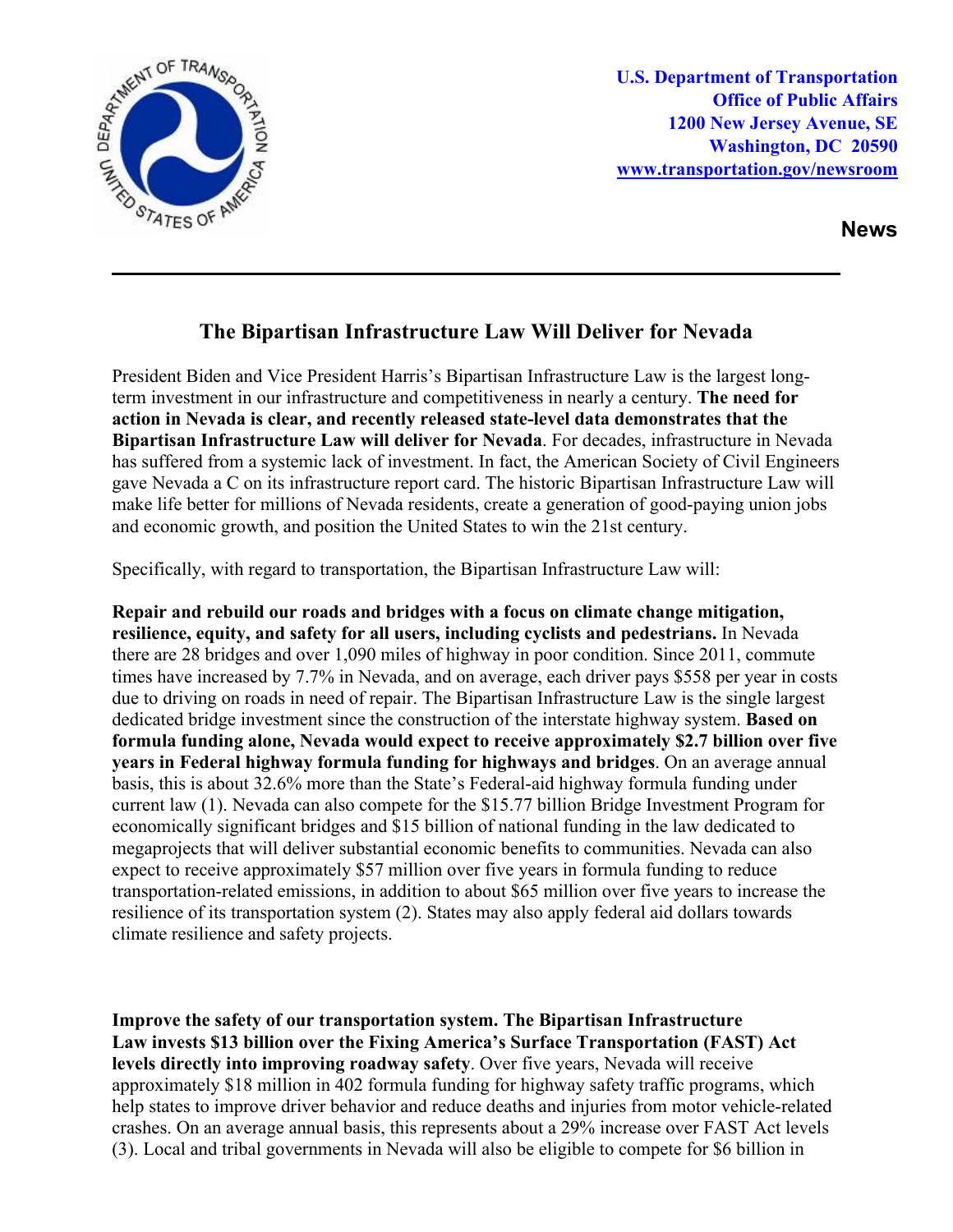funding for a new **Safe Streets for All program** which will provide funding directly to these entities to support their efforts to advance "vision zero" plans and other improvements to reduce crashes and fatalities, especially for cyclists and pedestrians. In addition, Nevada can expect to receive approximately \$21.6 million over five years in funding to augment their commercial motor vehicle (CMV) safety efforts to reduce CMV crashes through the Federal Motor Carrier Safety Administration's Motor Carrier Safety Assistance Program (MCSAP) formula grant. This represents about a 69% increase in funding compared to FAST Act levels (4). Nevada will be able to apply for funds to modernize data collection systems to collect near real time data on all reported crashes, including fatal ones, to enhance safety and to allow the Department to understand and address trends as they are identified.

**Improve healthy, sustainable transportation options for millions of Americans.** Nevadans who take public transportation spend an extra 133.9% of their time commuting and non-White households are 2 times more likely to commute via public transportation. 5.1% of transit vehicles in the state are past useful life. **Based on formula funding alone, Nevada would expect to receive about \$468 million over five years under the Bipartisan Infrastructure Law to improve public transportation options across the state (5). In the first year, this represents about a 32% increase over 2021 FAST Act formula transit funding levels.**

**Build a network of EV chargers to facilitate long-distance travel and provide convenient charging options.** The U.S. market share of plug-in electric vehicle (EV) sales is only one-third the size of the Chinese EV market – in 2020, plug-in electric vehicles made up only 2.3% of new car sales in the U.S., compared to 6.2% in China. The President believes that must change. The law invests \$7.5 billion to build out the first-ever national network of EV chargers in the United States and is a critical element in the Biden-Harris Administration's plan to accelerate the adoption of EVs to address the climate crisis and support domestic manufacturing jobs. **Under the Bipartisan Infrastructure Law, Nevada would expect to receive about \$38 million over five years to support the expansion of an EV charging network in the state (6). Nevada will also have the opportunity to apply for grants out of the \$2.5 billion available for EV charging.** 

**Modernize and expand passenger rail and improve freight rail efficiency and safety.** The Bipartisan Infrastructure Law includes \$102 billion to eliminate the Amtrak maintenance backlog, modernize the Northeast Corridor, and bring world-class rail service to areas outside the northeast and mid-Atlantic. Within these totals, \$41 billion would be provided as grants to Amtrak, \$43.5 billion for Federal-State Partnership for Intercity Passenger Rail Grants for intercity rail service, including high-speed rail. On top of this, Nevada will be eligible to compete for \$10 billion for rail improvement and safety grants and \$5.5 billion for grade crossing safety improvements."

**Improve our nation's airports.** The United States built modern aviation, but our airports lag far behind our competitors. **Under the Bipartisan Infrastructure Law, airports in Nevada would receive approximately \$293 million for infrastructure development for airports over five years (7).** This funding will address airside and landside needs at airports, such as improving runways, taxiways and airport-owned towers, terminal development projects, and noise reduction projects. In addition, \$5 billion in discretionary funding is available over five years for airport terminal development projects that address the aging infrastructure of our nation's airports, including projects that expand accessibility for persons with disabilities, improve access for historically disadvantaged populations, improve energy efficiency, and improve airfield safety.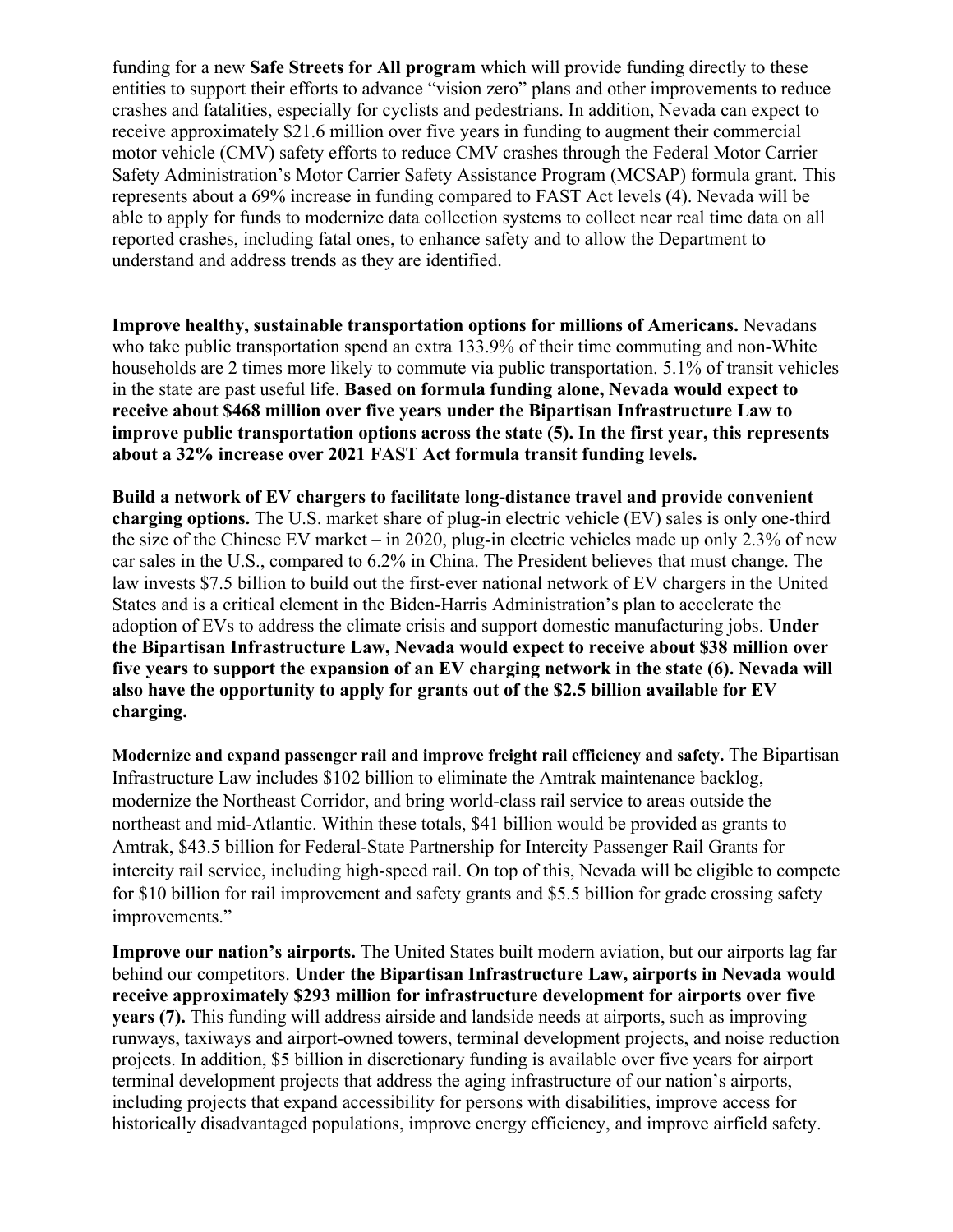**State and local governments can look forward to these new & expanded competitive grant programs in the Bipartisan Infrastructure Law (BIL) anticipated to launch over the course of the next year:** 

- **Safe Streets for All (\$6B, new)** This program will provide funding directly to local and tribal governments to support their efforts to advance "vision zero" plans and other improvements to reduce crashes and fatalities, especially for cyclists and pedestrians.
- **Rebuilding American Infrastructure with Sustainability and Equity (RAISE) Grants (\$15B, expanded)** – RAISE grants support surface transportation projects of local and/or regional significance.
- **Infrastructure for Rebuilding America (INFRA) Grants (\$14B, expanded)**  INFRA grants will offer needed aid to freight infrastructure by providing funding to state and local government for projects of regional or national significance. The BIL also raises the cap on multimodal projects to 30% of program funds.
- **Federal Transit Administration (FTA) Low and No Emission Bus Programs (\$5.6B, expanded)** – BIL expands this competitive program which provides funding to state and local governmental authorities for the purchase or lease of zero-emission and lowemission transit buses as well as acquisition, construction, and leasing of required supporting facilities.
- **FTA Buses + Bus Facilities Competitive Program (\$2.0B, expanded)** This program provides competitive funding to states and direct recipients to replace, rehabilitate, and purchase buses and related equipment and to construct bus-related facilities including technological changes or innovations to modify low or no emission vehicles or facilities.
- **Capital Investment Grants (CIG) Program (\$23B, expanded)** The BIL guarantees \$8 billion, and authorizes \$15 billion more in future appropriations, to invest in new highcapacity transit projects communities choose to build.
- **Federal Aviation Administration (FAA) Terminal Program (\$5B, new)** This discretionary grant program will provide funding for airport terminal development and other landside projects.
- **MEGA Projects (\$15B, new)** This new National Infrastructure Project Assistance grant program will support multi-modal, multi-jurisdictional projects of national or regional significance.
- **Promoting Resilient Operations for Transformative, Efficient, and Cost-saving Transportation (PROTECT) Program (\$8.7B, new)** – PROTECT will provide \$7.3 billion in formula funding to states and \$1.4 billion in competitive grants to eligible entities to increase the resilience of our transportation system. This includes funding for evacuation routes, coastal resilience, making existing infrastructure more resilient, or efforts to move infrastructure to nearby locations not continuously impacted by extreme weather and natural disasters.
- **5307 Ferry Program (\$150M, existing)** BIL retains the \$30 million per year passenger ferry program for ferries that serve urbanized areas.
- **Electric or Low Emitting Ferry Program (\$500M, new)** This competitive grant program will support the transition of passenger ferries to low or zero emission technologies.
- **Rural Ferry Program (\$2B - new)** This competitive grant program will ensure that basic essential ferry service continues to be provided to rural areas by providing funds to States to support this service.
- **Federal Highway Administration (FHWA) competitive grants for nationally significant bridges and other bridges (\$15.77B, new)** – This new competitive grant program will assist state, local, federal, and tribal entities in rehabilitating or replacing bridges, including culverts. Large projects and bundling of smaller bridge projects will be eligible for funding.